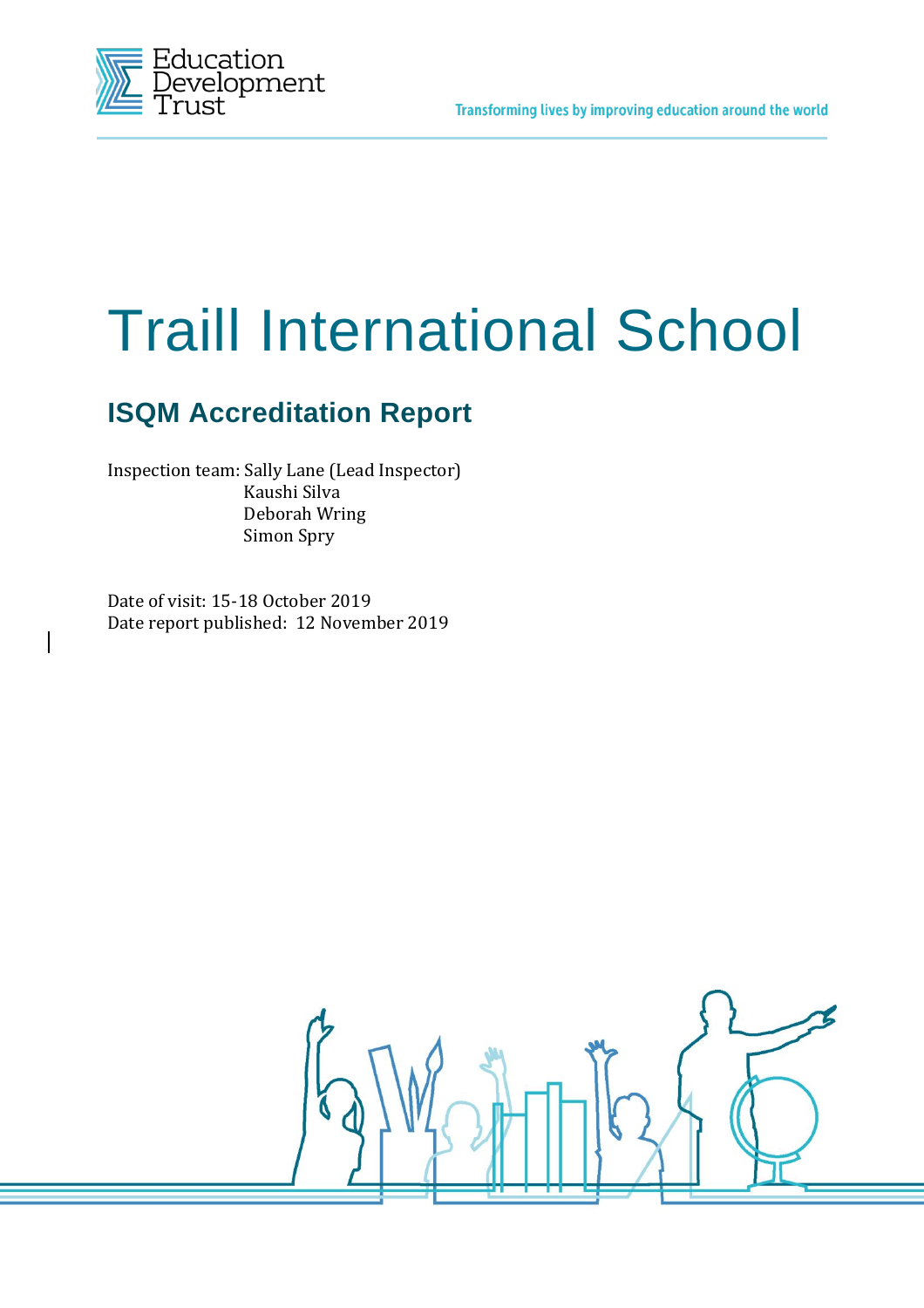

# **1. Introduction**

1.1 Education Development Trust accreditation

The purpose of accreditation is to bring about school improvement. Although accredited status is often perceived as an end in itself, the process is underpinned by the principle that the selfevaluation activities in which schools engage are of equal importance. In this sense, accreditation serves two goals:

- to provide a means by which parents, carers and students are assured that the school has been judged by independent evaluators to meet rigorous quality standards

- to support the school's development through moderation of its own self-evaluation.

The school improvement plan is crucial in ensuring ongoing development. The accreditation provides recommendations for the school, which should be incorporated into the schoolimprovement plan.

Principles underpinning the Education Development Trust accreditation model are as follows: Accreditation criteria are rooted in high standards. They relate to international standards and benchmarks and to other inspection regimes (for example, Ofsted (England) and, in the case of Thailand, ONESQA from the Thai ministry).

It is a cost-effective means of providing quality assurance.

The model is developmental. It is grounded in self-evaluation with the school providing an evaluation of its own performance.

Grades awarded

Judgements are made on a four-point scale as: Grade 1: Outstanding Grade 2: Good Grade 3: Satisfactory Grade 4: Unsatisfactory

Accreditation status

Gold accredited status is awarded when the school is given Grade 1 meaning **Outstanding judgements in all** of the following sections: Standards and achievement Teaching and learning Leadership and management

Silver accredited status is awarded when the school is given Grade 2 or higher meaning **Good judgements or higher in all** of the following sections: Standards and achievement Teaching and learning Leadership and management

Bronze accredited status is awarded when the school is given Grade 3 or higher meaning **Satisfactory judgements or higher in all** of the following sections: Standards and achievement Teaching and learning Leadership and management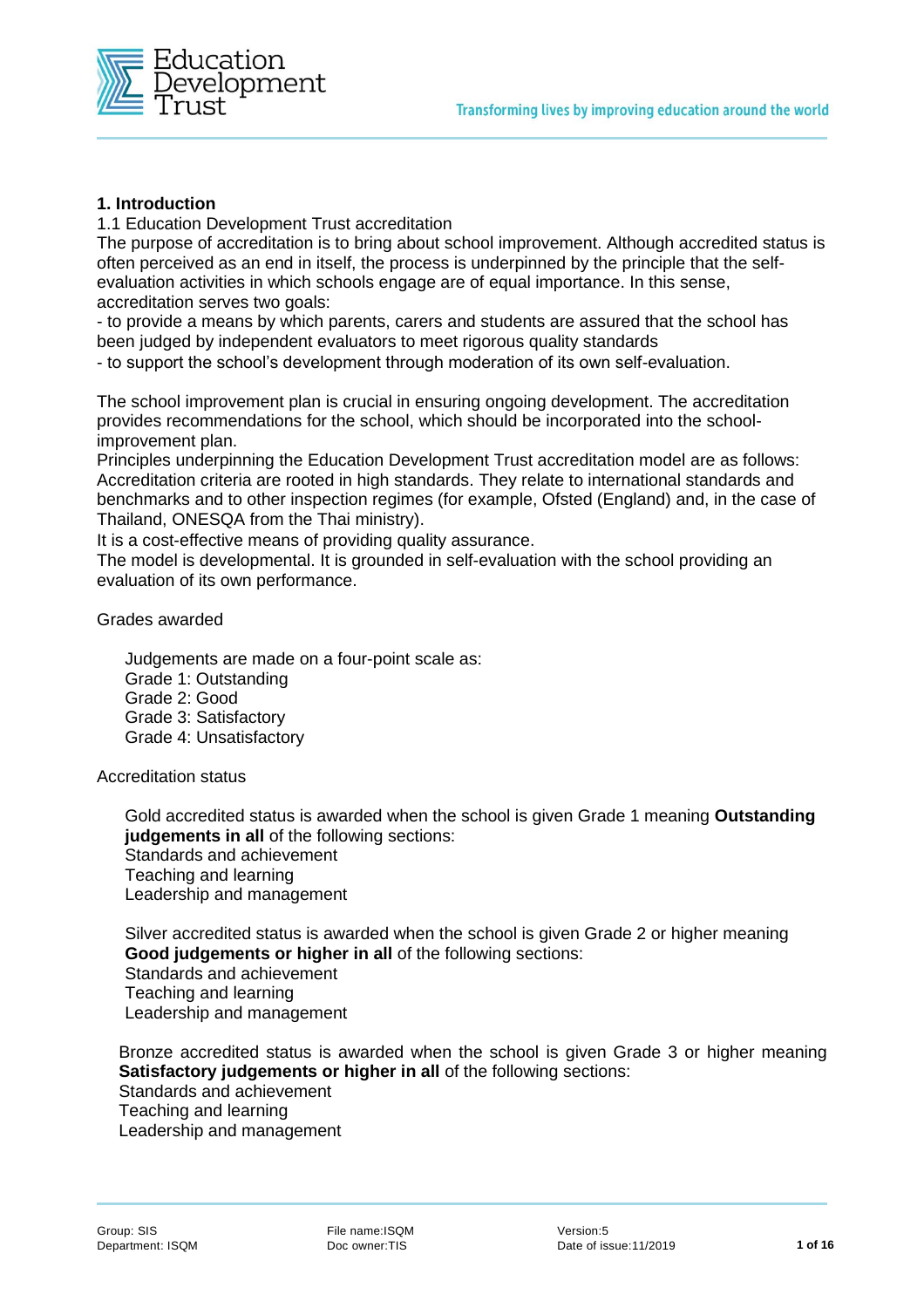

#### **Evidence base**

#### **Introduction**

This International Schools Quality Mark (ISQM) verification inspection was carried out by a team of four Education Development Trust inspectors. Over four days, the team observed 49 lessons, nine of which were conducted jointly with middle and senior leaders. Inspectors held 26 meetings during which discussions with staff, students, parents and governors took place. Inspectors scrutinised students' work and school documents and generally observed the school at work.

#### **2. School context**

Traill International School, Bangkok, is a comprehensive, independent, privately owned, coeducational school that caters for children from two to 18 years. The school is situated towards the eastern suburbs of Bangkok, in the Bang Kapi district. The school is smaller than others of a similar type. It opened 53 years ago with 82 students and currently there are 424 students on roll, 19 of whom are boarders.

Approximately 59% of students are Thai nationals and 24% are Japanese students. There is a total of 36 nationalities represented in the school. English is the language of instruction for all students. Approximately 93% of students speak English as an additional language and 31% of secondary students require extra support to give them access to the curriculum. There are just three students who have a recognised special educational need and/or disability. The school cannot provide for complex needs. A further group of eight students has been identified as being in need of support and have individual education plans.

The principal has been in post for nine years and the head of secondary for three years. The head of primary is new this year. A well-qualified team of 77 teachers, the majority of whom are British, provide a ratio of, on average, one teacher to every six students. Teacher turnover is at an acceptable level. Last year 17 teachers left and 17 joined. Students' learning is supported further by 11 classroom assistants in primary, a nursery assistant and two learning-support assistants in secondary. This includes seven who specifically support those with additional language needs.

After their post-16 studies, almost all students move on to universities around the world, including a large proportion to Thai universities.

#### **Report summary**

#### **Accreditation status Accreditation status**

Traill International School is recognised as having met the required standards for accreditation.

The school has been awarded the Education Development Trust Education International School Quality Mark at **Silver level** which reflects the **Good judgements or higher** described within this report.

This accreditation is valid from 18th October 2019 to 18th October 2024.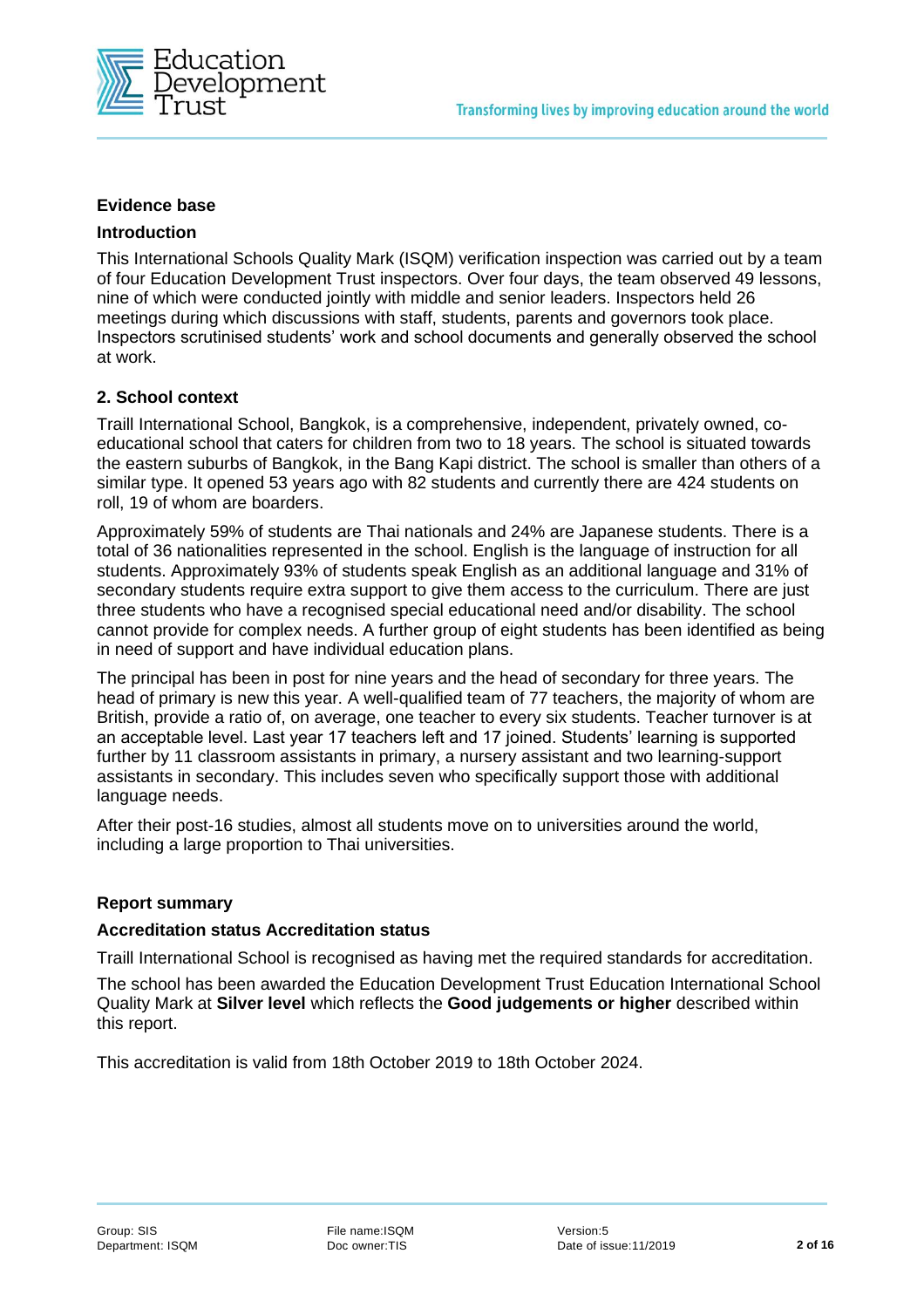

#### **Overview of main strengths and areas for development**

#### **Report Headlines**

- The outstanding progress made by students in the secondary phase across a range of subjects. Overall, students reach attainment levels in IGCSE and A levels above international averages.
- The school's achievements in competitive sports.
- Students' superb behaviour and positive relationships with one another and with their teachers.
- The harmonious happy atmosphere in and around the school where students feel safe and well cared for.
- The specialist support that enables second-language learners to make exceptional progress in their speaking, reading and writing skills.
- The extensive school enrichment programme covering a wide range of sporting, musical, artistic and academic options.
- The stable and effective leadership of the secondary phase and the recently appointed primary leaders' capacity to improve the primary phase.

#### **Recommended areas for development**

Improve the quality of teaching and learning in the early years to raise children's attainment and accelerate their progress by:

- raising teachers' expectations of what children can achieve
- ensuring that class activities are well planned, matched to early years outcomes and take into account children's prior learning
- improving teachers' understanding of best assessment practices so that they can make effective use of this information to match learning activities to children's abilities and challenge them appropriately.

Improve and embed the systems for assessing students' progress in the primary school by:

- ensuring that the assessment system links closely to the national curriculum for England
- establishing tight moderation systems to ensure accuracy in assessment
- using the data at classroom and leadership level to improve the quality of teaching and learning by shaping planning to meet students' needs.

Develop a coherent and stimulating primary curriculum which is fully in line with the expectations of the National Curriculum for England and ensures continuity and progression.

Improve leadership, management and governance of the school by:

- supporting the new primary head in achieving ambitious goals for improvement across the early years and primary phases
- sharing best practices and developing continuity of provision so that the school operates as an all-through school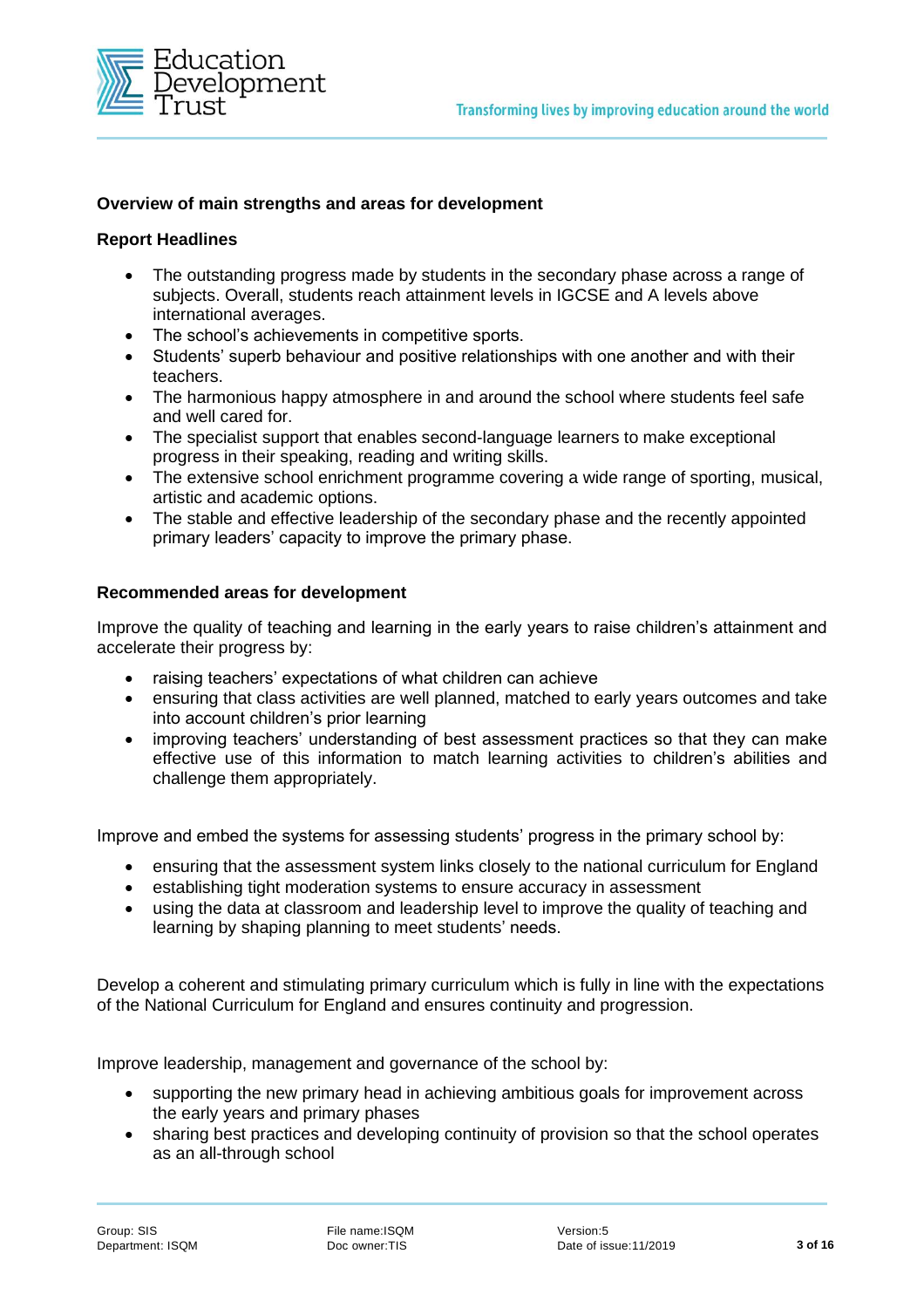

- regularly evaluating the impact of strategies and school improvement planning on students' progress
- ensuring high levels of accountability of leaders at all levels.

# **Standard 1: The standards reached by students in their work and the progress they make in the core subjects of English, mathematics, science and ICT**

#### **Highlights and Recommendations**

- The vast majority of children arrive at the school with communication and language skills in **English** that are below those typical for their age. They make good progress in their communication skills throughout the early years. Primary pupils make expected progress but need more opportunities to express their views and write imaginatively. Secondary students achieve impressive results in external IGCSE and A-level examinations.
- Overall, attainment and progress in **mathematics** are satisfactory in early years and primary and outstanding in secondary. Children enter early years with number skills below those expected for their age. By the end of Reception most have an emerging sense of number and shape. Attainment by the end of the primary phase is broadly in line with the national average for England. Pupils' attainment in mathematics IGCSE and A level is well above international averages.
- Students develop their knowledge and understanding of **science** from an early age. Satisfactory progress is maintained through key stage 2 and students leave primary broadly in line with where they should be. By the end of the secondary phase, outstanding progress leads to attainment in IGCSE and A level that is above their targets and above comparable international standards.
- Progress in **IT** seen in lessons is satisfactory and attainment is generally in line with expectations for all groups of students in the primary phase. By the end of the secondary phase the small number of students who take IT or computer science achieve standards above world averages. The use of technology to support learning across the curriculum in all phases is very limited in the classroom.

Students' attainment in **English** is in line with national curriculum expectations in the early years and primary. From a low starting point, children make good progress in their communication skills. By the time they leave the early years the large majority of children are able explain their work with increasing confidence. As they listen to stories, they are able to ask and answer questions about what is happening to the characters. Children's phonics skills are beginning to develop systematically as are their letter-formation skills.

Primary students make expected progress due to the greater emphasis placed on the development of reading skills and increasing their vocabulary. Guided reading sessions are enabling students to become more skilled readers who are developing age-appropriate comprehension skills. Writing tasks are often focused on grammar and vocabulary tasks leaving limited time for students to express themselves through extended and imaginative writing. From Year 3 onwards, targeted English second language (ESL) students receive extra support with key language skills. As a result of the intensive focus on grammar and vocabulary skills, the majority are more able to access the wider literacy curriculum in lessons.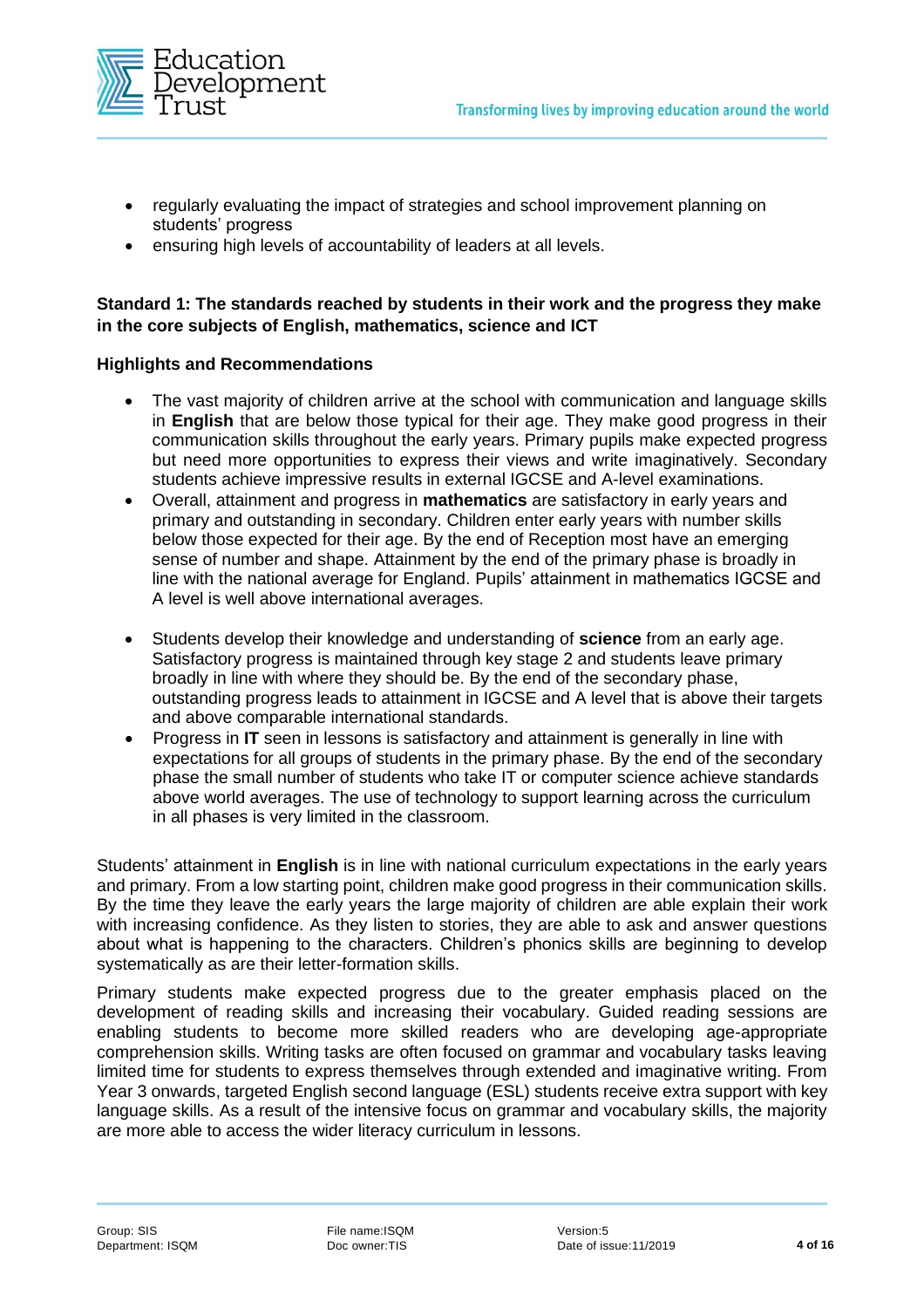

In the secondary and post-16 phases, attainment is outstanding. Across the secondary phase, students make excellent progress and achieve impressive results in external examinations. In these phases, almost all students are confident about sharing their views, both orally and in writing. Thought-provoking questions based on demanding literature texts result in high-quality and sophisticated text analyses and the ability to respond accurately to demanding examination questions. In 2019, in IGCSE examinations, students attained standards that are above those typically found in the UK and in AS and A2 examinations and achieved well above expectations. Independent and extended writing tasks provide valuable opportunities for pupils to explore a range of different genres. Secondary ESL students, who receive targeted support, make exceptional progress in their speaking, reading and writing skills. Most move rapidly from using a narrow vocabulary and decoding simple words to planning and composing complex and accurate written prose.

Overall, attainment and progress in **mathematics** are satisfactory in early years and primary and outstanding in secondary. Children enter early years with number skills below those typical for their age. In 2019, children's good level of development was below the national average for England. Teachers develop children's understanding of mathematical language and an emerging sense of number and shape. By the end of Reception, most children are able to count to 20 and add single digits when using counting blocks. A few can recognise higher double-digit numbers.

Attainment by the end of the primary phase is broadly in line with the national average for England. From the start of key stage 2, most students are able to multiply increasingly large numbers and they understand the use of coordinates in real life. By Year 6, students are developing accuracy in calculating the angles of different triangles.

In Year 7, students can solve unfamiliar problems using multiplication, division, addition and subtraction from memory and students in key stage 3 use mental mathematics to build their understanding of number.

Progress in mathematics has improved over the past three years and now almost all students perform above their predicted IGCSE mathematics targets, including fast-track Year 10 students. Progress gains momentum, as do students' enthusiasm for and resilience in mathematics, as they move through the secondary school. In a Year 12 statistics lesson, as a result of grappling with a new concept and using their prior learning, students accurately calculated the distinct permutations of the letters of different words.

Students' attainment in mathematics IGCSE and A level is well above international averages. In IGCSE mathematics in 2019, almost all students achieved grades A\* to C, with 59% attaining A\*/A grades, double the number targeted to achieve these grades.

Both attainment and progress in **science** are satisfactory in early years and primary and outstanding in secondary. Children have the opportunity to develop their knowledge and understanding of the world in a stimulating early years environment. When discussing their learning they are able to talk about rockets being able to 'go to the moon, but not the stars'. By the end of foundation stage satisfactory progress in science has led to attainment that is broadly in line with that typically seen in the UK.

In the primary phase students cover a number of topics that slowly build scientific knowledge and understanding. In a Year 2 lesson students were able to form simple food chains, while in a Year 3 lesson they were able to use a wider range of scientific vocabulary when discussing the differences between human and animal skeletons. Skills develop across key stage 2 and in a Year 5 practical experiment on buoyancy, students carried out a simple fair test, discussing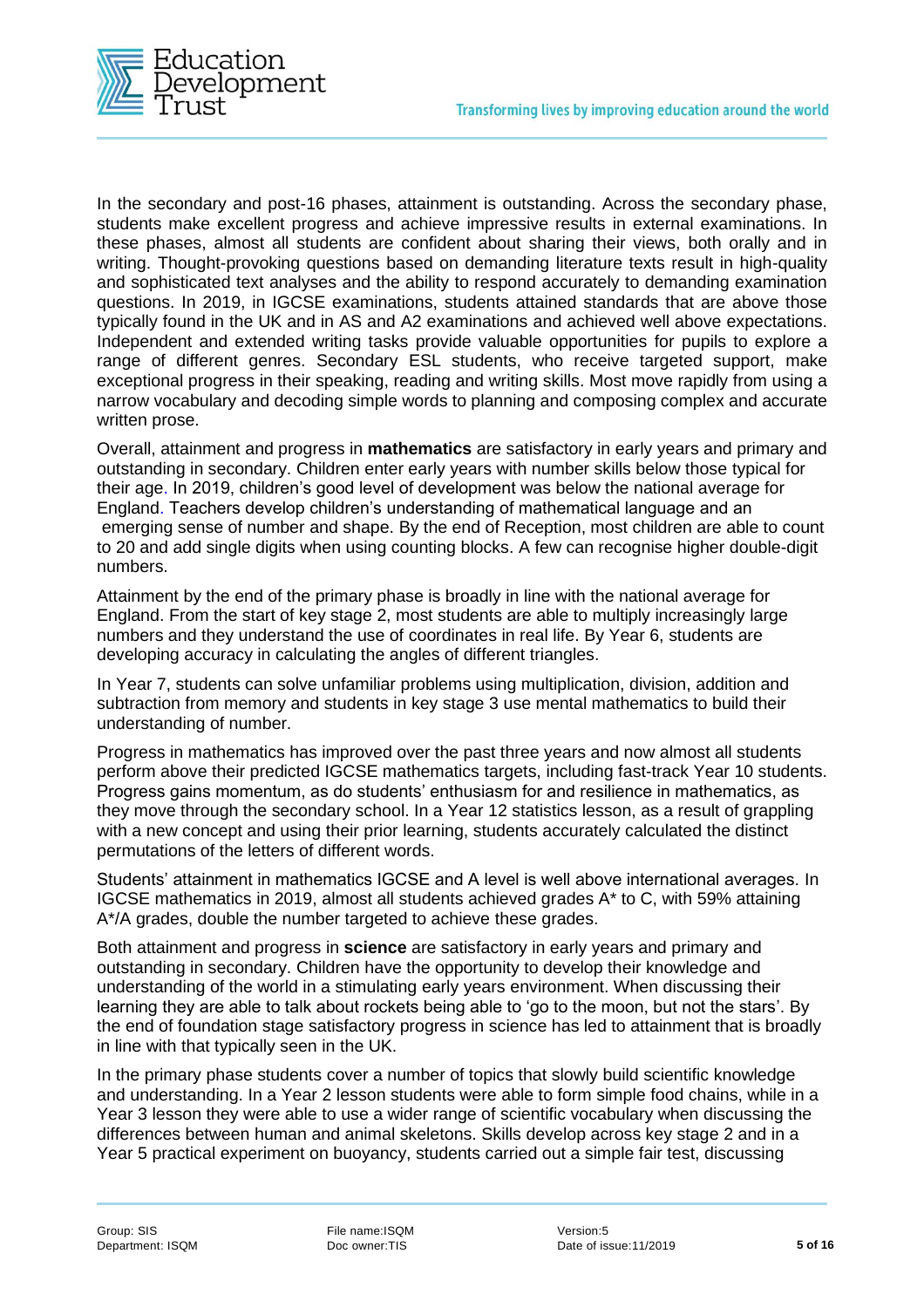

hypotheses and carefully recording information. Satisfactory progress is maintained through key stage 2 and students leave primary broadly in line with where they should be for their age.

Students rapidly develop their scientific skills throughout the secondary phase, carrying out experiments and analysing and evaluating results scientifically. By the end of key stage 4 outstanding progress in physics, chemistry and biology leads to attainment that is above their targets and above worldwide comparable standards. As students move to A levels, outstanding progress continues, and they perform exceptionally well, above UK standards.

Attainment in **Information Technology (IT)** is not formally assessed in the early years or primary phases of the school. Progress seen in lessons is satisfactory and attainment is generally in line with expectations for all groups of students. There is little opportunity for children in the early years to use technology independently. In primary, students learn IT skills through discrete lessons in the IT rooms with their class teacher. In Year 2 students successfully created posters with borders, text boxes and imported pictures.

By the end of the secondary phase the small number of students who take IT or computer science achieve standards above world averages. The progress they make is good. Of the eight students who took IGCSE IT seven achieved or exceeded their target. At AS only one of the two students achieved their target and at A2 the one student achieved their target.

The use of technology to support learning across the curriculum in all phases is very limited in the classroom. However, teachers do occasionally take students to the IT rooms to work on the computers.

Students achieve highly in a range of **other subjects** and every year gain awards for high achievement or the best in the country at the Cambridge International Education (CIE) awards. In 2019 four students achieved awards for the best in Thailand for A2 business and highachievement awards for AS biology, AS geography and IGCSE second language Japanese. Students have many opportunities to excel in sports. All students achieved A\*/A in IGCSE physical education. Students have the opportunity to train and participate in competitive sports outside school to an elite level. Many go on to receive sporting scholarships. The Traill Diploma is very successful in meeting the needs of those wishing to go to university in Thailand or Japan.

#### **Standard 2: Students' personal development**

#### **Highlights and Recommendations**

- Students' personal development is outstanding.
- Behaviour in lessons and around the school is outstanding.
- Students exhibit high levels of maturity and respect each other's cultures and backgrounds.
- Students' attitudes to learning and to each other are outstanding and demonstrate a strong commitment to their own learning and personal development and to that of others.
- Students make an excellent contribution to helping people less fortunate than themselves and caring for their environment.
- Students seize opportunities to take leadership roles across the school to help the school function at its best.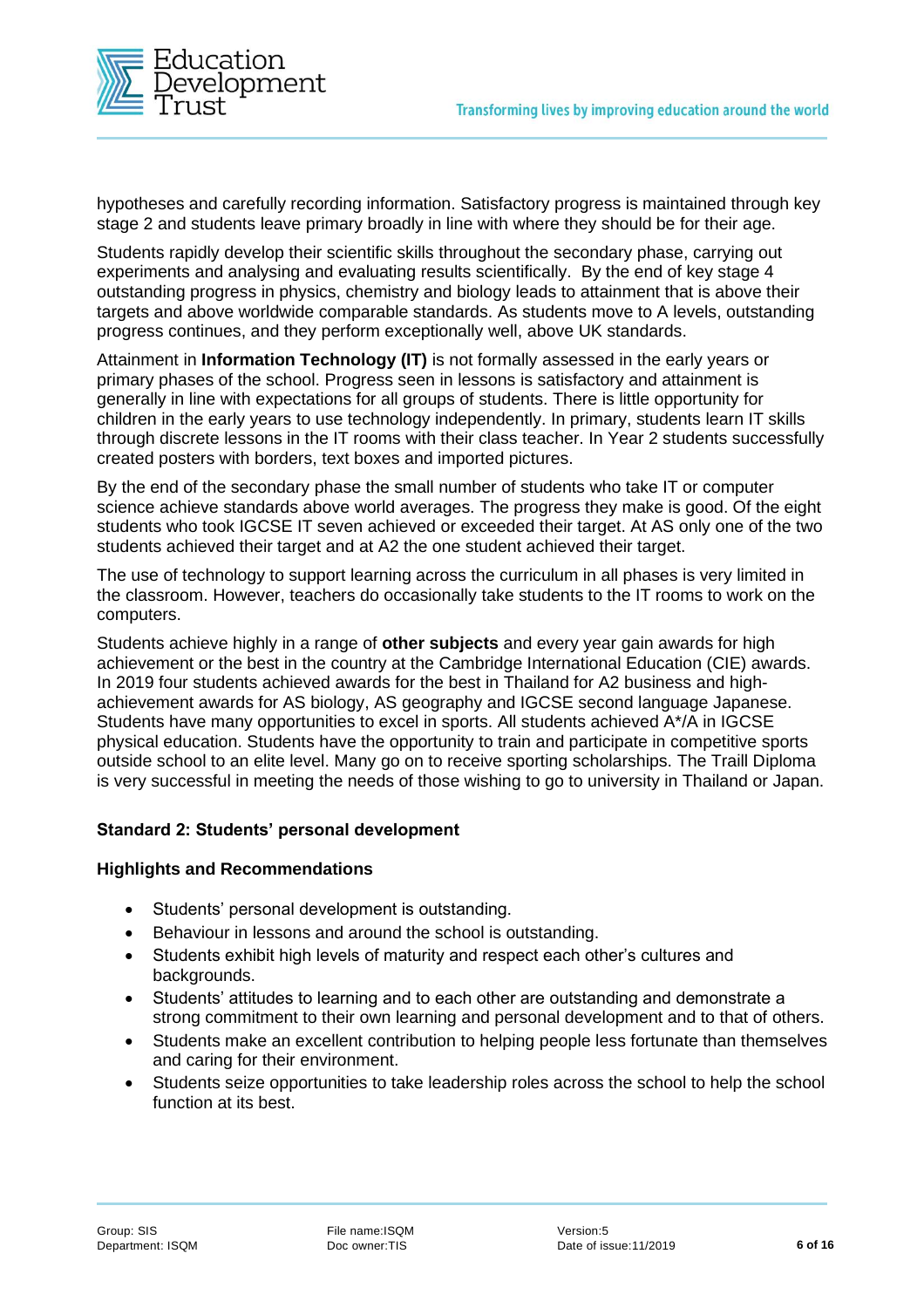

Students' personal development is outstanding. Senior students report that the school functions well because they all feel part of the Traill family. They are proud of their role in creating a supportive learning community. There is a commitment across the school to 'winai', which reflects a sense self-discipline and rightful self-conduct. Across the school, students are rightfully proud of the positive and mutually respectful relationships they build with one another and with the adults who support them.

Students' attitudes to learning are exemplary. They are enthusiastic learners who are excited about the new knowledge and skills they acquire daily. They participate actively in a range of extra-curricular activities, including revision classes in a broad range of subjects, taking advantage of them to develop a wider set of skills or address gaps in their learning.

Students' behaviour is exemplary, both in lessons and around the school, reflecting their commitment to their own learning and supporting others' learning. There is a high level of maturity in the way students conduct themselves. They sensitively reflect on how to resolve any conflicts that occur and report that minor demeanours are quickly and effectively dealt with, by the students themselves or with the help of adults. This is exemplified by an incident reported by a Year 3 student of feeling lonely in the playground and reaching out to his Year 9 'buddy' to help create authentic connections with other students. From the youngest age, students demonstrate their ability to distinguish between right and wrong conduct. In lessons and in the playground, most are able to consider all possibilities and sides to most arguments and seek positive solutions.

Students enjoy school and arrive prepared to learn. This is reflected in their regular attendance and their punctuality at the start of the day and on arrival at lessons.

Students across the school demonstrate a strong sense of fairness and act upon a desire to support others in the school, in the local community or internationally. Successful recent initiatives include a campaign to raise awareness of as well as funds for research into serious illnesses that have had an impact on the lives of other students.

As part of their first leadership campaign and in their commitment to develop the environmentalawareness agenda, student councillors have led the school's initiatives in recycling in the school, which are beginning to pay dividends. Students describe the growing commitment across the school and are proud of their achievement as it has successfully led to less waste in and around the school building. Such opportunities have helped develop students' self-knowledge, selfesteem and self-confidence and this enables them to flourish as citizens of the world.

Regular participation in wider school events such as International Day and Model UN enables students to develop further their awareness and appreciation of global perspectives and a wider range of cultures. They take seriously the responsibility for identifying similarities and differences between their own perspectives and those of the countries that they are representing. One student stated, 'We are totally used to meeting and learning about people from other countries and cultures. The challenge is to identify where we are the same and where we differ!'

The school's promotion of the fundamental British values of democracy, the rule of law and individual liberty are being developed in a wide range of ways – through tutor-group discussions and PHSE lessons or assemblies. Students talk of the promotion of respect and tolerance as reflected in a Year 9 assembly which focused on injustices through role plays showing namecalling and victimisation of people considered different because of their sexual orientation or decision to undergo gender reassignment.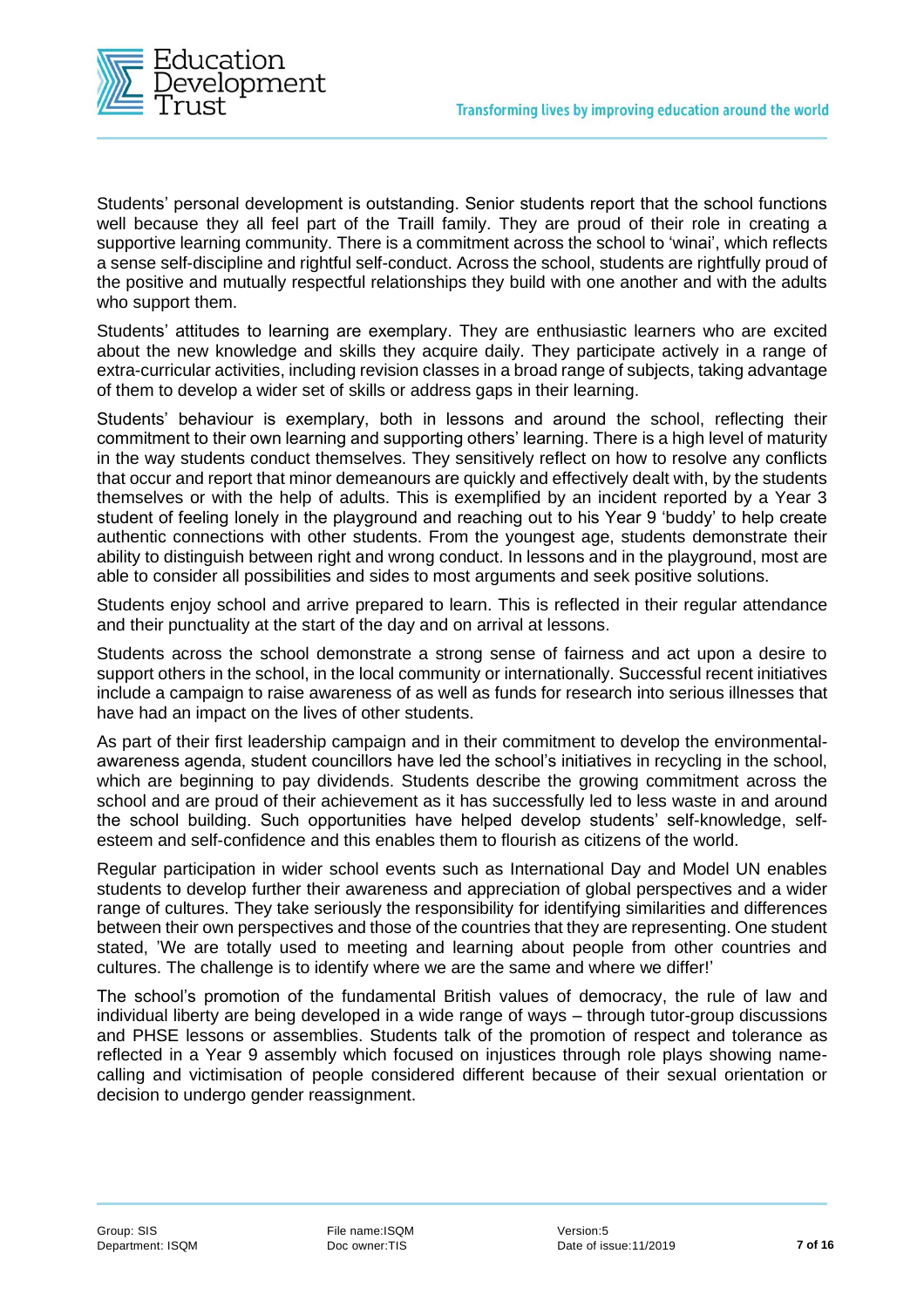

# **Standard 3: Teaching and learning**

#### **Highlights and Recommendations**

- Teachers create positive working atmospheres in classrooms with well-established routines for learning.
- Students have positive attitudes to learning and they work well collaboratively when teachers offer the opportunity for them to discuss their learning.
- Teachers use their strong subject knowledge, which is often outstanding in the secondary school, to tailor learning to students' needs, address misconceptions and inspire learners.
- A range of strategies informs teachers' understanding of students' grasp of key concepts and enables learning to be reshaped.
- The planned content of some lessons is insufficiently challenging and does not always build on students' prior learning, particularly in early years and primary classes.
- The lack of resources limits the embedding of key concepts, especially in the primary school and early years and teaching assistants are not always deployed to best effect.
- Assessment procedures are not yet embedded across the primary school, resulting in inconsistencies in the way in which data is used to inform teachers' planning and inaccuracies in the tracking of the progress students make from their starting points.

Overall, teaching and learning are good, with stronger practice in the secondary school. All classes are characterised by positive relationships between adults and students and students and their peers. Teachers know their students well and create learning environments in which students feel confident to 'have a go', make mistakes and succeed. In one Year 11 mathematics lesson, as a result of students' requests for further explanations, the clarity of the teacher's response led to gasps of delight as students realised that they now understood.

Students have positive attitudes to learning and their respect for others enables them to work well collaboratively. In a Year 9 English lesson, students coached each other on how to incorporate more complex structures into their own writing. Students take a pride in their work, using only pencil for diagrams and setting out their work neatly. Secondary teachers use homework well to embed, support and extend students' learning. When teachers offer opportunities for discussion, students enjoy explaining their thinking or sharing their answers on the board. For example, in a Year 11 history lesson, students discussed sensitively aspects of the Vietnam War. Well-established routines enable learning to progress well in most lessons.

Teachers' strong subject knowledge and understanding of how students learn best, particularly in the secondary school, enable learning to be tailored closely to students' needs. They address misconceptions and respond promptly and confidently to learners' needs as they emerge in class. Older students demonstrate a thirst for learning. For example, in a key stage 3 science lesson students' curiosity and interest were evident as they used microscopes to evaluate different plant cells in different-shaped leaves. Where teachers have high expectations, students rise to the challenge and grapple with difficult concepts willingly. They are made to think. The lessons observed in the Traill Diploma programme demonstrated the same high quality of teaching and assessment as the other A level courses.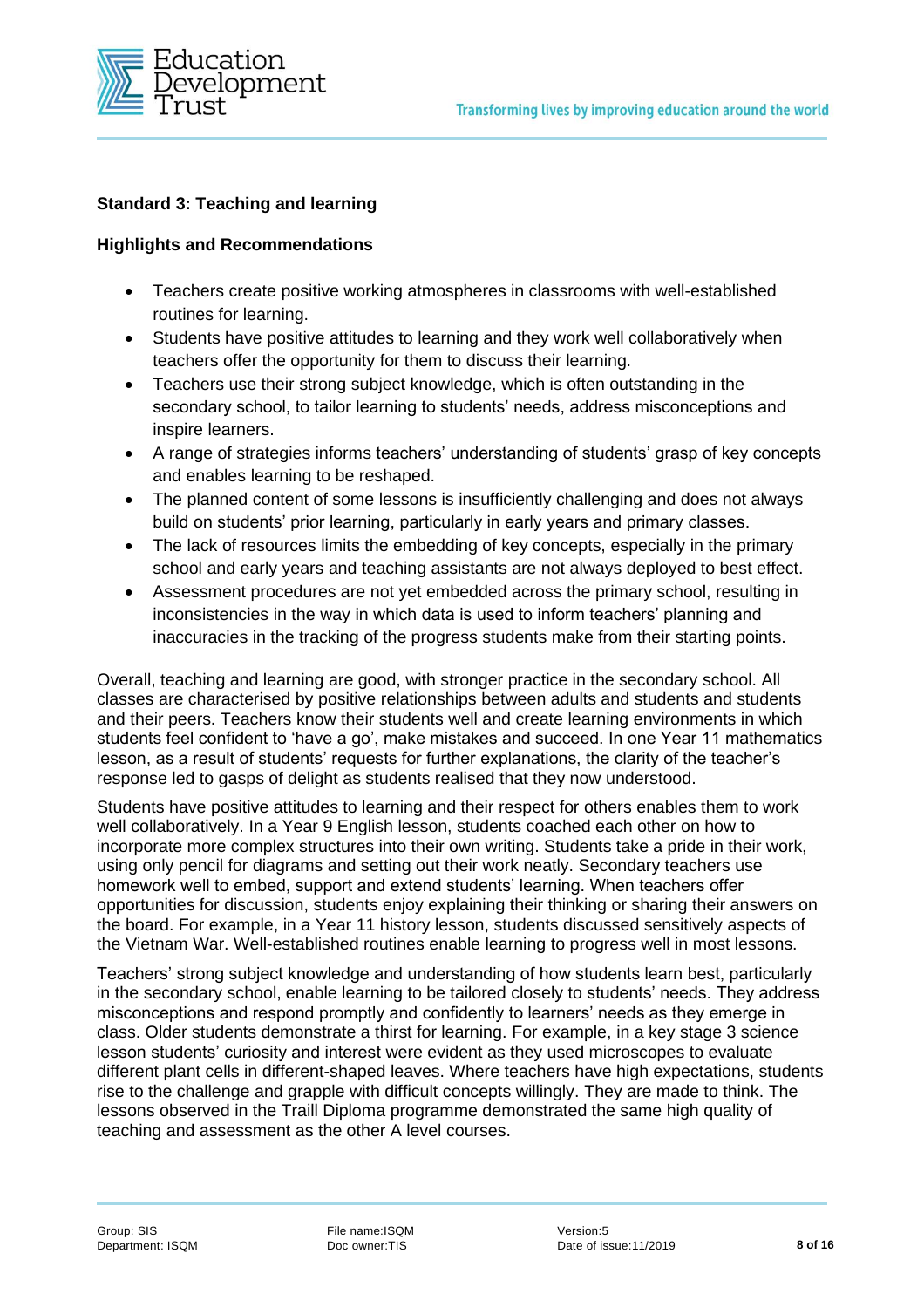

Where teaching is most effective, teachers use a broad range of teaching strategies to suit the students' age and needs. For example, in art and design, the teacher used the outdoor corridor space to coach Year 13 Thai Diploma students in how to sketch with perspective. However, the planned content of some lessons is insufficiently challenging and does not always build on students' prior learning, particularly in early years and primary classes. Limited resources, such as IT for research and lack of manipulatives to work out calculations, limit the embedding of key concepts, particularly in the primary school. Teachers do not always direct the work of teaching assistants to best effect.

A broad range of in-class assessment strategies in the secondary school, including miniwhiteboards and 'live' in-class marking, informs teachers of the extent of students' understanding. Learning is then reshaped during the lesson and for subsequent lessons. Peer assessment is embedded successfully in some subjects where teachers guide students to provide effective feedback to their peers. The secondary dedicated improvement-and-reflectiontime ('DIRT') initiative in English, and now mathematics, is also deepening students' understanding by giving specific feedback or additional practice to help them to improve. However, assessment procedures are not yet embedded across the primary school, resulting in inconsistencies in the way in which teachers use data to inform planning and inaccuracies in the tracking of students' progress from their starting points.

# **Standard 4: The curriculum**

#### **Highlights and Recommendations**

- Leaders combine seamlessly the Thai quality of 'winai' with the school's foundation of a British education system through its qualifications, extra-curricular activities and the house system.
- The well-planned secondary curriculum offers breadth and rich experiences and is delivered by well-qualified subject specialists.
- The extensive, vibrant range of extra-curricular activities, including educational visits and residentials, enhances students' learning and awakens their interests.
- A strong culture of physical education encourages success and healthy competition, as well as healthy lifestyles.
- The sixth-form programme of personal and academic development prepares students well for the broad range of next steps in Thailand, Japan, the UK and other countries across the world.
- The comprehensive personal, social and health education programme in the secondary school develops confident, socially aware students who display tolerance, respect and ambition for themselves and their peers.
- The primary curriculum does not fully meet the expectations of the national curriculum for England and recent plans for curriculum adaptation are in their early stages of development.
- Curriculum planning and assessment in the early years do not meet the needs of all children and, consequently, the delivery of the curriculum lacks rigour.
- Careers education and guidance in the primary and secondary schools are not planned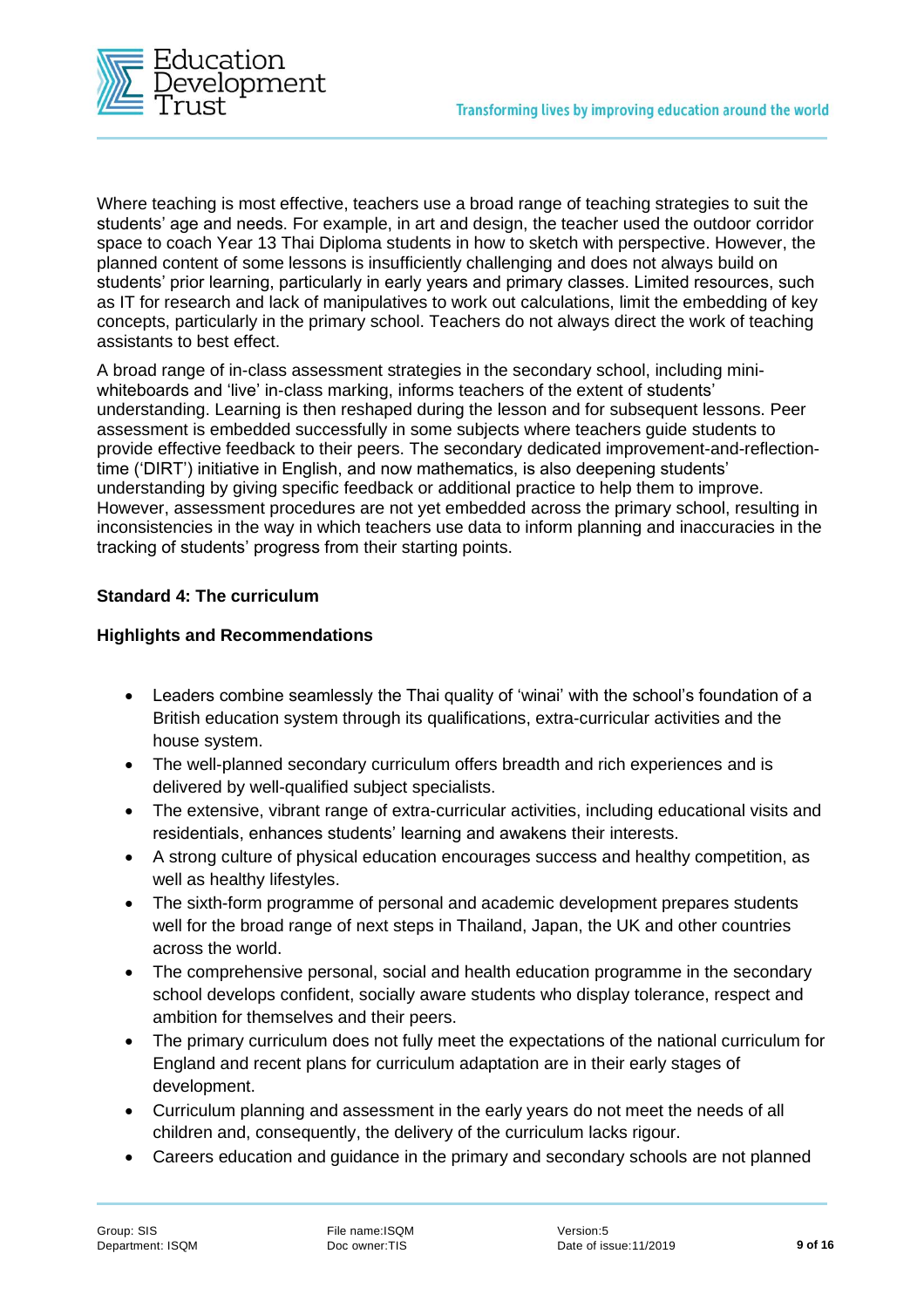

sufficiently to enable students to make informed career choices.

The school's curriculum is good overall, with significant strengths in the secondary school and exceptional enrichment opportunities.

The national curriculum for England is broadly followed in all key stages but is not well planned to meet all of the expectations of the primary curriculum. New primary leaders have reviewed the early years and primary curriculums and decided upon what will suit the students at Traill. As a result, long-term planning is being updated to ensure that teachers have schemes of learning from which they can plan appropriately. Recent liaison between the secondary and the primary sections of the school is leading to greater curricular and pedagogical coherence across different subjects, which is essential in this all-through school.

The secondary curriculum develops students' academic, physical, creative and personal development exceptionally well. Strong progression routes open up due to IGCSEs in a wide range of subjects which meet scientific, cultural and linguistic aptitudes. Some IGCSE courses are taken early, with high levels of success. At post-16, students follow AS and A level courses which enable them to take up further study at universities across the world. Due to the context and specific needs of students, leaders have developed the newly introduced Traill Diploma. This qualification, endorsed by the Thai Ministry of Education, offers a different pathway for students who wish to go on to study in Thai or other East Asian universities where A-level study is not essential.

There is strong guidance for students applying to university in Thailand and across the world. Visits from universities, such as the University of Nottingham, provide students with up-to-date and accurate guidance on applications and an insight into higher-level study. Arranged internships and a guest speaker programme make sixth-form students aware of future opportunities. However, careers education is less well developed in other phases of the school.

A broad range of extra-curricular activities enhances timetabled provision and contributes to students' personal, creative, cultural and social development. The school's strong culture of physical education encourages healthy competition, sporting success and healthy lifestyles. A wide range of educational visits and stimulating residential trips enhances the curriculum. Year 5 and 6 students visit a local forest area and study the depleted mangrove swamps. Older students take part in geography field trips and visits to the Bangkok Stockmarket and the CocaCola factory enhance the commercial and financial understanding of GCSE businessstudies students.

The planning and delivery of the school's personal, social and health education programme reflects the school's ethos and its commitment to developing students' 'winai'. They explore moral dilemmas, debate current affairs and environmental issues, which ensures that they develop a strong understanding of the importance of the tolerance of difference and speak up for equality and respect. For example, in a Year 9 student-led assembly, students opened their presentation with a question: 'Is it wrong for a man to be in love with another man?' Students' leadership, responsibilities and a sense of community are developed through provision including the house system, the democratically elected prefect posts and the 'playground pals'.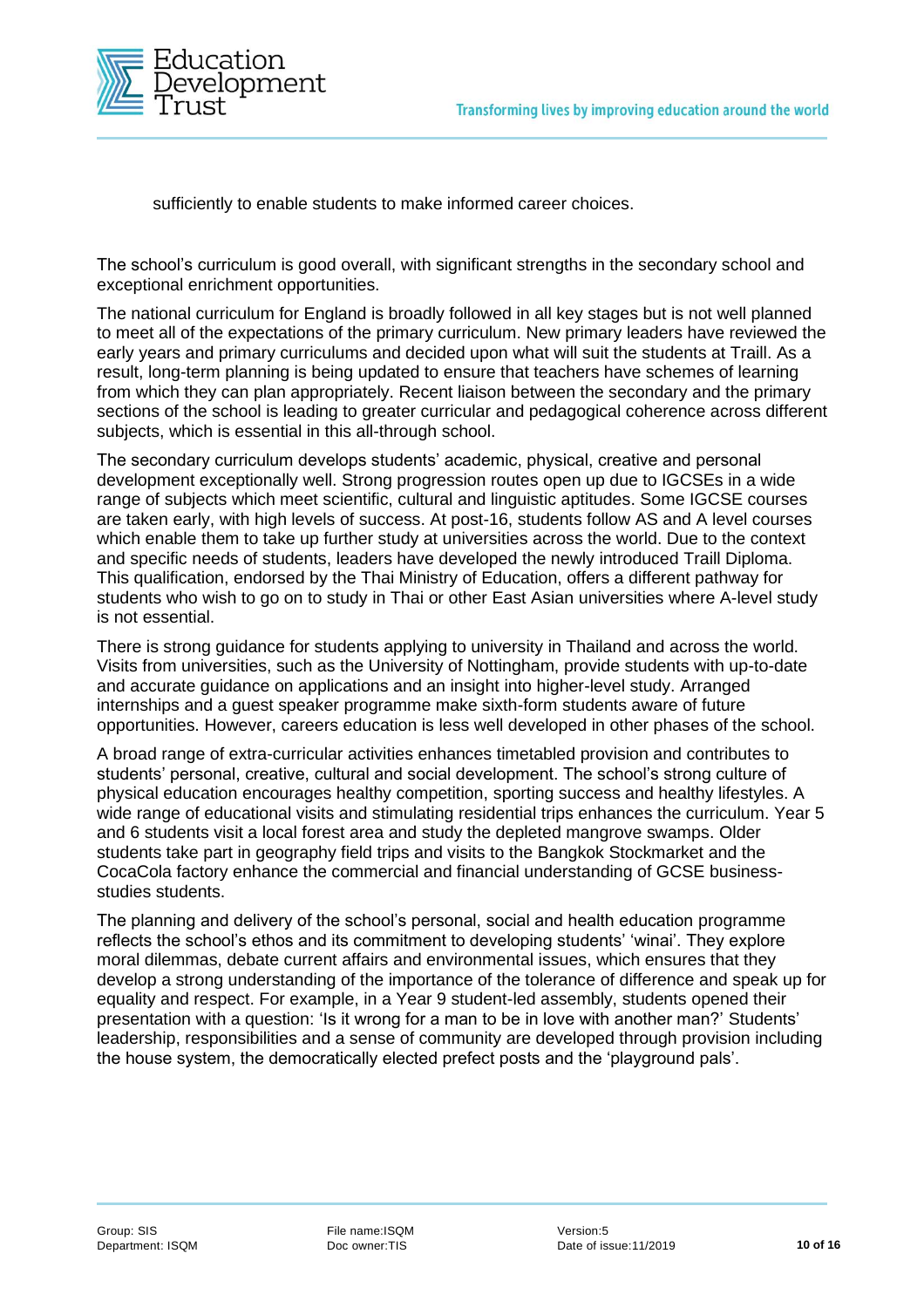

#### **Standard 5: The quality and quantity of the school's accommodation and resources**

#### **Highlights and Recommendations**

- The school has safely recruited, well qualified and experienced teachers and leaders, mainly from the UK, who are improving the educational provision for the students.
- There are generally ample and appropriate spaces for learning across the current site to meet adequately the children's learning needs, although planned future proposals will enhance these.
- There is limited availability of technology to support teaching and learning across the school.

Teachers are well qualified to effectively support teaching and learning at Traill. Most teaching staff are carefully recruited from the UK where they gained experience in teaching the national curriculum. Selection and vetting procedures are robust and induction and performance management procedures are firmly embedded.

Although the school has low numbers of students with special educational needs, these are very well catered for. The newly appointed SENCo supports staff in planning and reviewing both provision and impact. As a result, students with SEND have full access to the school's curriculum and make progress from their individual starting points in line with other students at Traill.

Students benefit from a high-quality learning environment where relatively compact space is fully utilised to maximise the impact on learning. There are excellent and improving sport facilities including, for example, a swimming pool, sports hall and two new seven-a-side grass football pitches. There is also a well-stocked library and specialist spaces for art, music, secondary science and IT, as well as shaded outside play areas. There are detailed plans in place to improve and enhance the school's learning spaces in the near future.

Limited resources in primary, particularly mathematics manipulatives, are not currently supporting the development of learning at key stage 2 sufficiently. Although there are dedicated IT teaching spaces around the school, the class-based IT resources to support to support learning skills in classrooms are limited.

The school occupies three sites across two local roads and as a result students' safety is taken very seriously. Careful arrangements are in place to ensure secure access to and also safe movement around the various school sites.

#### **Standard 6: How well the school cares for and supports its students**

#### **Highlights and Recommendations**

- Leaders place welfare and care of students as the highest priority and concerns of students and parents are efficiently and effectively resolved.
- The school's child-safeguarding procedures and annual training inform all staff of the actions to be taken to secure children's safety.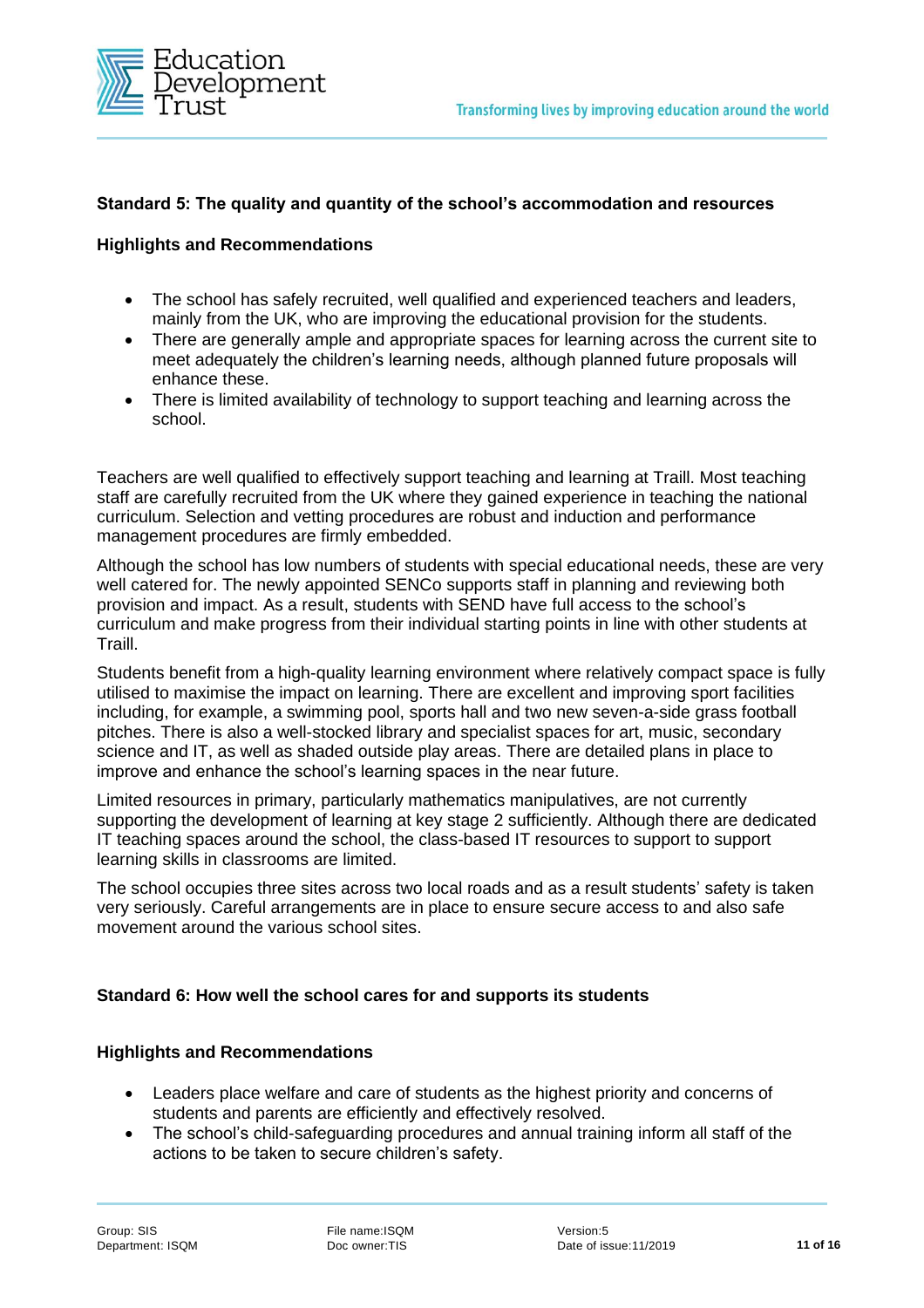

• Daily risk assessments including regular security, health and safety checks on all learning areas ensure that the school is a safe place for learning.

The arrangements for the care and support of students are outstanding. Every effort is made to ensure that students feel secure in their learning environment. Each new student is allocated a 'buddy'. For new learners of English, this is someone who speaks the same home language to support their induction and help them settle. Transition procedures between phases to support seamless learning are developing in some subjects. Teachers in Years 6 and 7 are working together to support students in identifying key gaps in knowledge and understanding through specialist booster lessons before they take on the challenges of the key stage 3 curriculum.

The school's safeguarding policy is regularly reviewed and shared with staff to ensure that they understand the school's procedures, including the expectations of staff conduct. Students are also made aware of their responsibility in keeping themselves and others, particularly students who are younger than them, safe at all times. There are robust procedures in place to monitor any incidents.

Relationships between adults and students are very strong. Students report that they feel valued and supported by highly committed staff members if they experience emotional, academic or social difficulties. They cite examples of how the one incident of cyber bullying the school has experienced was efficiently dealt with, in a sensitive manner, and followed up with workshops on how to respond to such incidents. While the school does not have counsellors on site, senior staff have built close relationships with local schools where this support is available, should it be necessary.

Arrangements for promoting students' emotional and physical health are robust. Daily reports of medical and behaviour incidents are monitored by senior staff, adding to the feeling of security for students. Medical information and medicines are safely stored and well managed. Students are encouraged to be healthy through the provision of a wide range of healthy options at lunchtime and opportunities to participate in a wide range of sports activities. Canteen staff are aware of students' food allergies and support students in making correct choices.

Leaders place a high priority on site security, health, safety and evacuation procedures. There are clear systems for daily checks to ensure that the premises and equipment are safe for use. Risk assessments are regular and rigorous, which in turn results in a safe learning environment. There are well established security systems and personnel to protect students from any unauthorised intrusion. Arrangements for safe transport to and from school on the school's seven buses are also well established with clear record keeping and monitoring of any incidents. Drivers and monitors are well aware of safeguarding issues and have clear systems for handover to parents.

The school's procedures for fire evacuation and lockdown are regularly reviewed and are becoming more robust. They are regularly practised and effective adaptations are made as a result of the review.

Experienced and caring housemasters look after the well-being of boarding students with great commitment. Mutual respect is clearly evident. Students' emotional well-being is given high priority and they are encouraged to talk about any issues. Students feel their views are listened to. Arrangements to safeguard and promote their welfare are robust. A common-sense approach is taken regarding behaviour, as issues are rare. Students are not allowed off-site unsupervised and appropriate provision is in place for trips outside school.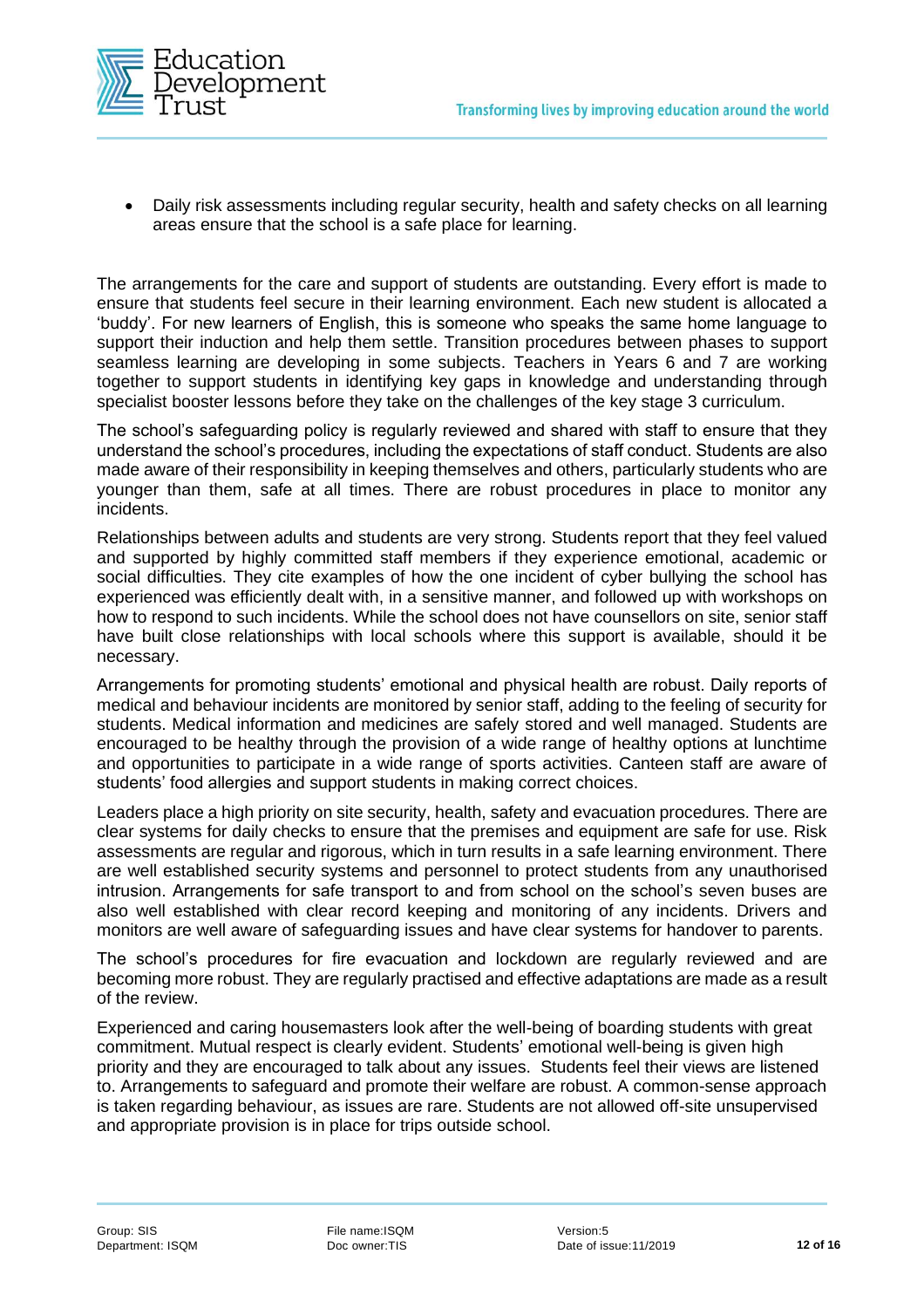

# **Standard 7.0 The school's partnership with parents and the community**

#### **Highlights and recommendations**

- Parents speak very highly of the school and its partnership with them.
- The school uses a wide range of strategies to communicate effectively with parents, who feel well informed about all that is happening at Traill.
- The parent-liaison staff member and the staff that specifically liaise with groups of parents of different nationalities are highly valued.
- The parents and teachers of Traill (PATT) are making a positive contribution to the life of the school.

The school's partnerships with parents and the community are outstanding. Parents talk of 'warm relationships' and a 'family feel' and are keen not to lose this as the school population grows.

The school provides useful and timely information for parents in a variety of forms. These include regular newsletters and a number of parent workshops which are well attended and highly valued. Homework books and the online parent portal are also recognised by parents as an effective way of maintaining dialogue with the school. The school does not currently use an annual parent survey to gauge feedback. Instead it asks for feedback every time parents are in the school for workshops and parent-teacher meetings. The school feels that this immediate 'live feedback' is more effective and the parents agree.

The termly reports parents receive on pupils' progress, both in writing and face to face, are highly valued and seen as having a significant impact on pupils' learning. Parents value the 'open door' approach the school has to communication and consider it an instrumental part of their positive relationship with the school. It allows immediate concerns or questions to be raised and dealt with promptly. They are aware that the school has a complaints policy and they know how to gain access to this and use it if needed.

Additional, targeted liaison staff have successfully engaged different-nationality parent groups, such as the Japanese parents. These links are highly valued by both the school and the relevant parents.

The school has good and improving links with the community. The parents and teachers of Traill (PATT) are making a positive contribution to the life of the school and are also working with the students to reach out into the community. This involves them using the students' ideas to support community projects such as a local charity for the blind and international work including supporting an organisation working to save the Amazon rainforest.

# **Standard 8: Leadership and management**

#### **Highlights and Recommendations**

• Stable and effective leadership in secondary has led to improved outcomes and practices in the secondary and post-16 phases.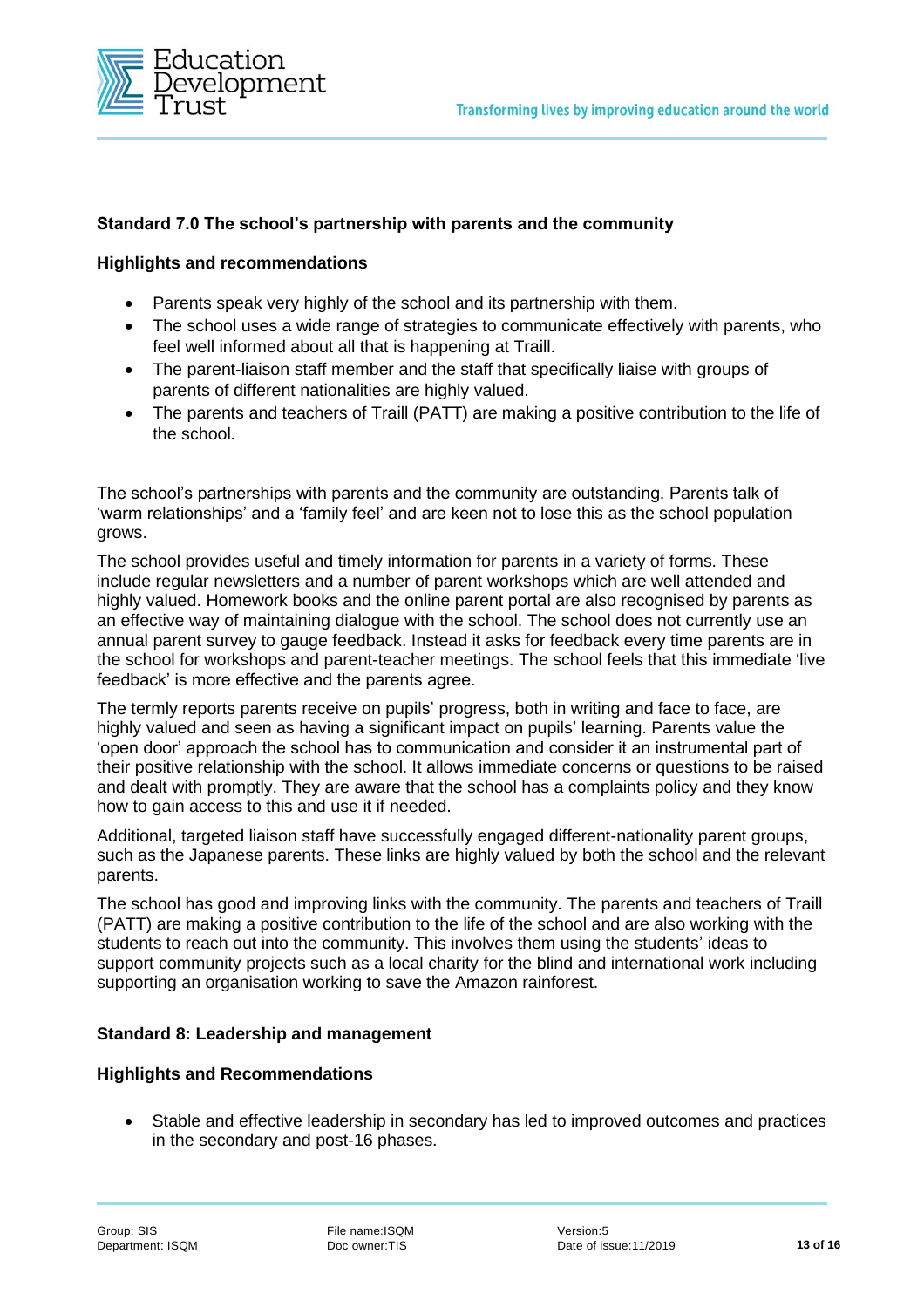

- The new primary leader needs time and support to establish new policies and practices in the primary and early years to improve all aspects of provision.
- Primary and Secondary are now working well together to align practices.
- Middle leadership is particularly strong in secondary. In primary it is new and emerging and requires leaders to be clear about roles and responsibilities.
- The Board works closely with the school to maintain the vision and direction of the school. It has ambitious plans to improve the infrastructure and has sound fiscal policies. It was unaware early enough of the extent of the issues in primary and did not ensure that enough was done to counter the lack of leadership.
- Leaders effectively manage the performance of staff and are committed to their continuing professional development.

The quality of leadership and management is good. Leaders are successful in promoting the schools' vision and ethos where 'Everyone is someone at Traill'. The schools' encouragement of respect for all other people is evident in the harmonious atmosphere of the school.

Stable and effective leadership in the secondary phase has led to improved outcomes and practices in the secondary and post-16 phases over the past three years. Middle leadership is particularly strong in secondary. Working closely with the head of secondary, faculty leaders have taken appropriate actions to secure improvement. These have been successful due to the high levels of accountability through regular monitoring and evaluation.

Primary and early years have lacked leadership, direction and accountability for the last two years. As a result, outcomes have fallen progressively and the curriculum lacks rigour. The newly appointed primary leader has made an excellent start, particularly in improving literacy, and has the capacity to improve the primary phase. She now needs time and support from the principal and board to establish new policies and practices in the primary and early years to improve all aspects of provision. Middle leadership in primary is new and emerging, with some strong practice. Distributed leadership, with clarity about roles and responsibilities, will be important in the future.

Primary and secondary heads are now working well together to align practices and provide good role models. They understand the need to work together to ensure continuity of provision in this all-through school. This has not been happening over the past two years. A school development plan is in place, but a plan with more clarity and coherence, alongside regular review and evaluation, is needed to move the school forward.

The board works very closely with the school and board members are actively involved in the day-to-day work of the school making it very easy to communicate with them. The separate responsibilities of the board members and the school's principal are understood and respected. Parents are represented on the board and their views are communicated through the parent body (PATT). Two of the board members have close links with the Ministry of Education in Thailand, so ensure that the school follows all the correct procedures and legal requirements, including safeguarding. The school is on a sound financial footing. The board has a reasonable insight into the school but tends to focus on IGCSE and A level external outcomes rather than the whole school. They are perhaps not as well informed as they might be, because the principal was unaware of the scale of the regression in primary. The board appraise the principal, but the way they do this is changing and will in future be based on specific action-plan points which have been agreed. Previously this process was more subjective.